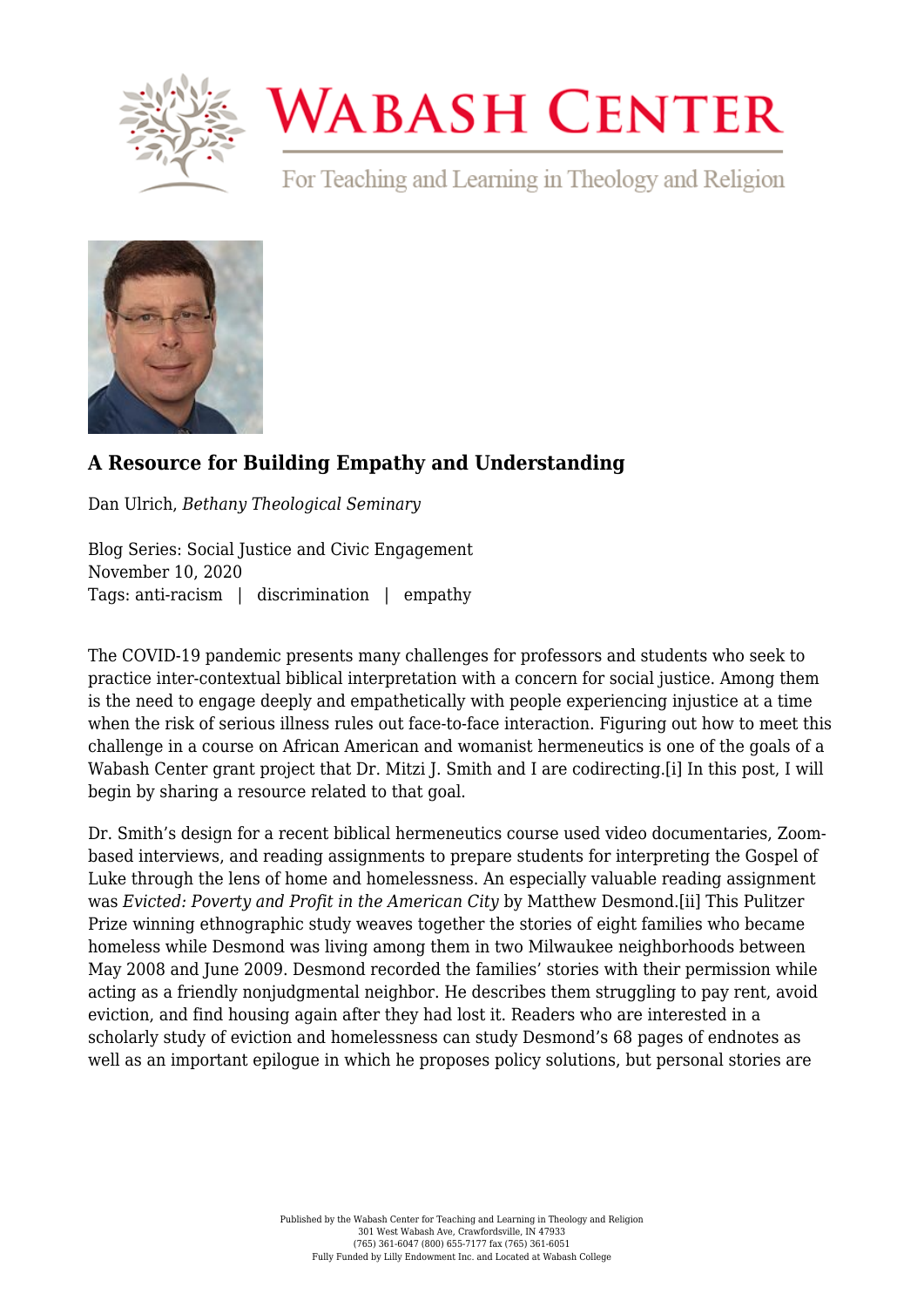the heart of the book. They make Desmond's work compelling for students, deepening their empathy as well as their understanding.

In an end-of-course survey, we asked students to rate the impacts that various resources had on them, using a scale of 1 (very ineffective) to 4 (very effective). Students gave high marks to *Evicted* for its effectiveness in increasing their empathy for people experiencing homelessness (average 3.8) and in informing them about the causes, conditions, and possible solutions of homelessness (average 3.7).

The students' high ratings of *Evicted* are consistent with the impacts that we observed in their written work. Dr. Smith required them to share a key learning from each of the book's three main parts and a question for further discussion during the week just before our intensive Zoom meetings. Their messages reflected emotional and intellectual engagement with the struggles that Desmond described. The fact that many students also referred to *Evicted* in their final interpretive essays is significant because they were not specifically prompted to do so.

An excellent example is an essay titled "The Disciples Discriminate: A Contemporary Reading of Luke 18:15-17" by Amanda Bennett, an MDiv student at Bethany Theological Seminary who has given me permission to discuss her work here. Bennett read the story of disciples turning away children in the light of the discrimination faced by Arlene and her sons, Jori and Jafaris, as they searched for affordable housing in Milwaukee. Although housing discrimination against families with children is illegal in the US, it remains widespread, and Desmond shows that it was one of the barriers that blocked Arlene from finding permanent housing. She persisted with her applications despite repeated rejections, sometimes lying about how many children she had in order to have any hope of being considered. Finally, after eighty-nine rejections, she found a landlord who would "work with" her and her sons. Even then there was discrimination. Landlords face penalties if too many of their tenants dial 911, and Arlene's landlord objected after she called for an ambulance during one of Jafaris's asthma attacks. A few days later the police followed Jori home from school after he had an altercation with a teacher. At that point the landlord gave Arlene the choice of facing formal eviction or moving out immediately with a refund of her first month's rent and security deposit. She chose the refund[.\[iii\]](#page-2-2) Bennett asked reasonably whether the teacher had engaged in racial discrimination when she decided to call the police instead of Arlene.

<span id="page-1-1"></span><span id="page-1-0"></span>In Bennett's reading of Luke, Jesus offers essential resources such as food and healing. The families who bring children to Jesus are like Arlene, who persists in seeking resources for her children. Jesus' disciples are like white supremacist landlords, teachers, officers, judges, and health care workers, who discriminate against African American families and block them from getting the resources they need. Instead of the Sunday school image of a smiling white Jesus surrounded by children, Bennett imagined a dark-skinned Jesus sitting alone because his disciples have locked their arms to shut children out. She heard this Jesus confronting disciples today: "I will tell you over and over again, until you depart with your discriminatory ways. I welcome all."[\[iv\]](#page-2-3) While applauding Bennett for her outstanding interpretive work, I also give